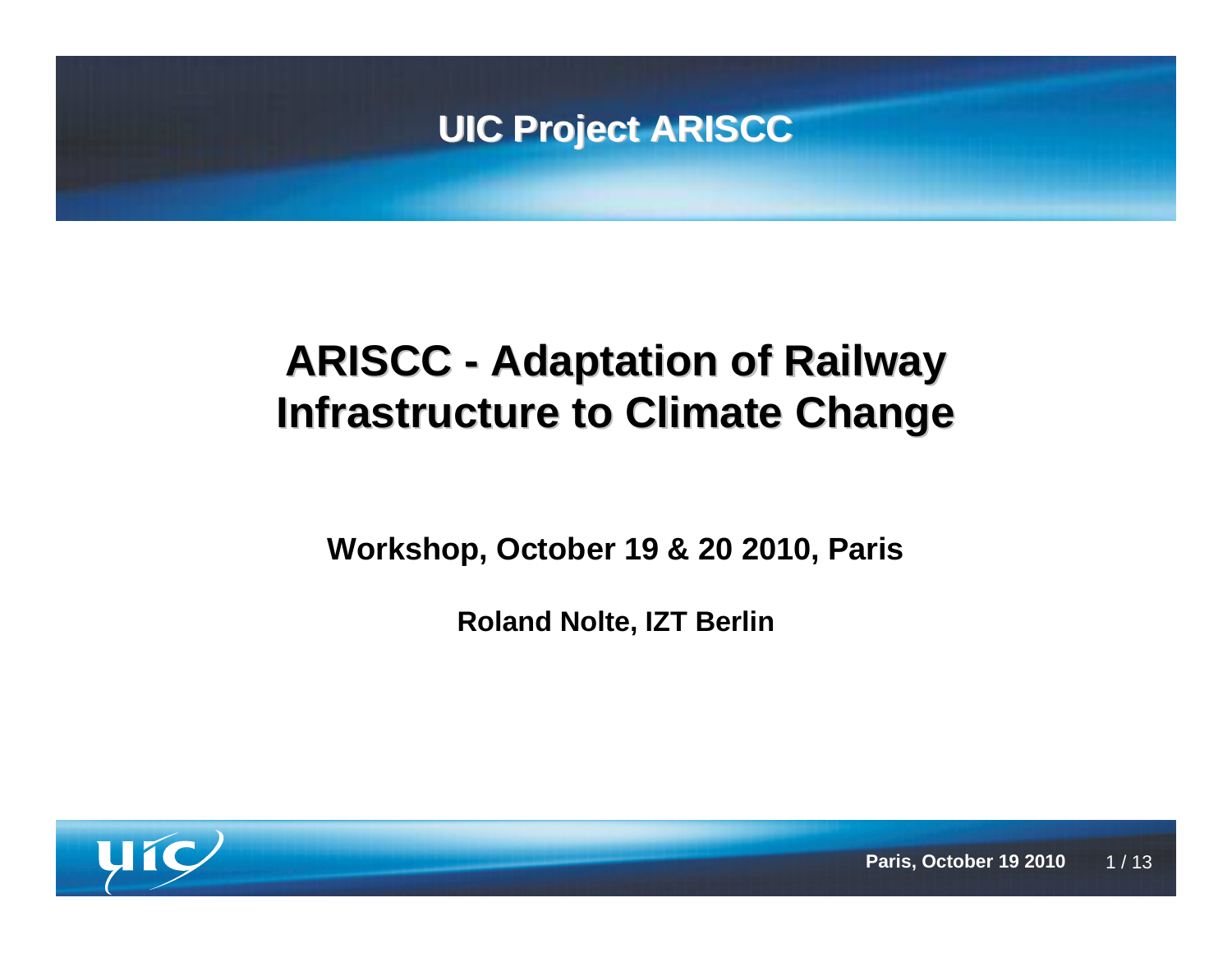#### **Tuesday, October 19** (afternoon)

### **Welcome & Introduction**

Jerzy Wisniewski, UIC Director Fundamental Values

- **Global Adaptation Network** (United Nations)
- **The European perspective** the position of the rail sector: Adapting rail infrastructure to Climate ChangeAnne-Laure Le Merre, CER
- **Overview over the ARISCC project** Roland Nolte, IZT Berlin

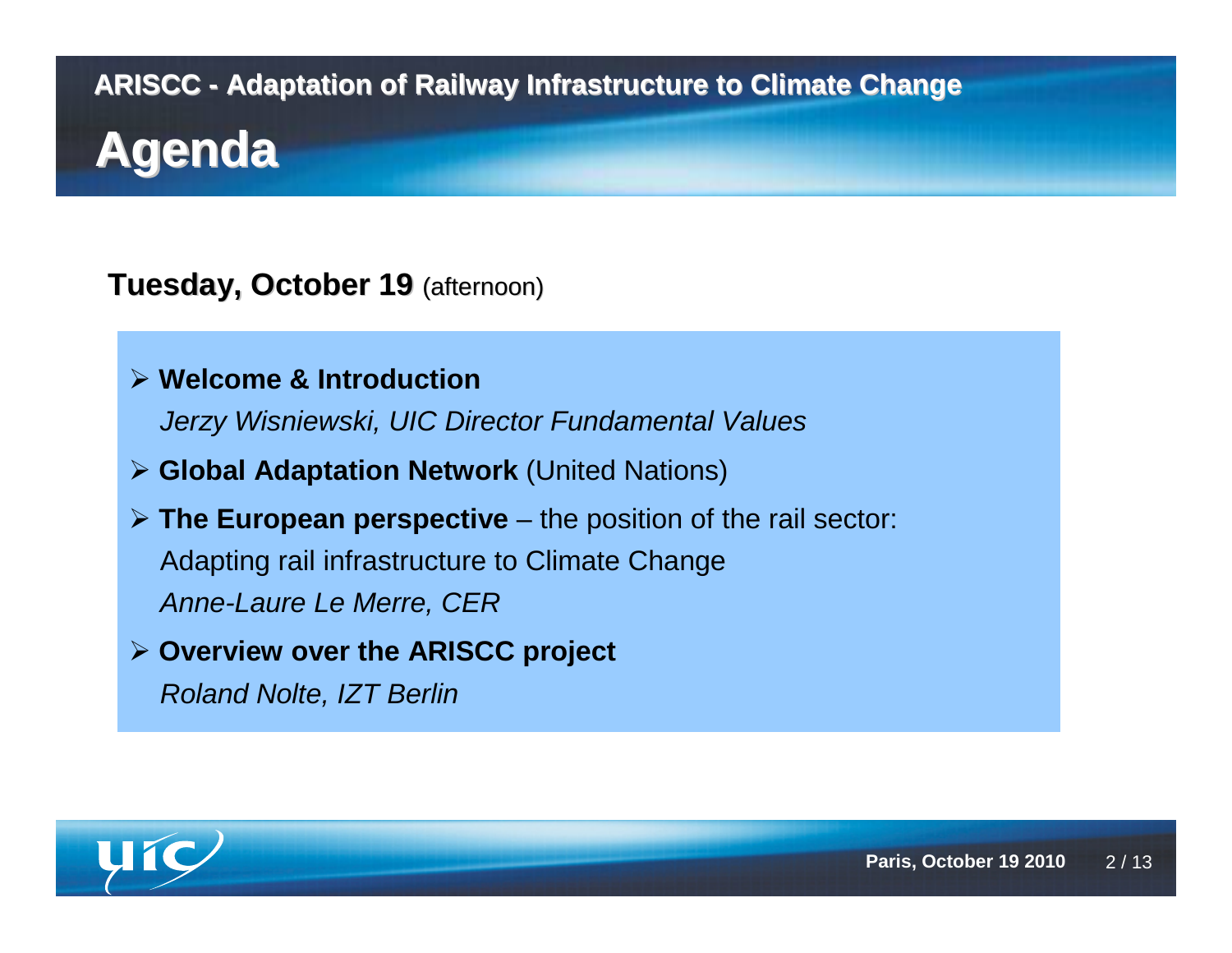**Tuesday, October 19** (afternoon)

#### **The First R: Readiness**

**How can the Railways prepare for extreme weather events andrespectively the consequences of climate change?**

- **A. How to inform about current weather and potential hazards?**Example InfraWeather, Christian Rachoy, OBB
- **B. How to learn from past events?** Example: Event recording & GIS based System at SBB, Andreas Meyer, SBB
- **C. How to monitor and document the status of infrastructureassets?** Example: Monitoring & Maintenance of protective structuresand civil engineering structures at SBB, Andreas Meyer, SBB

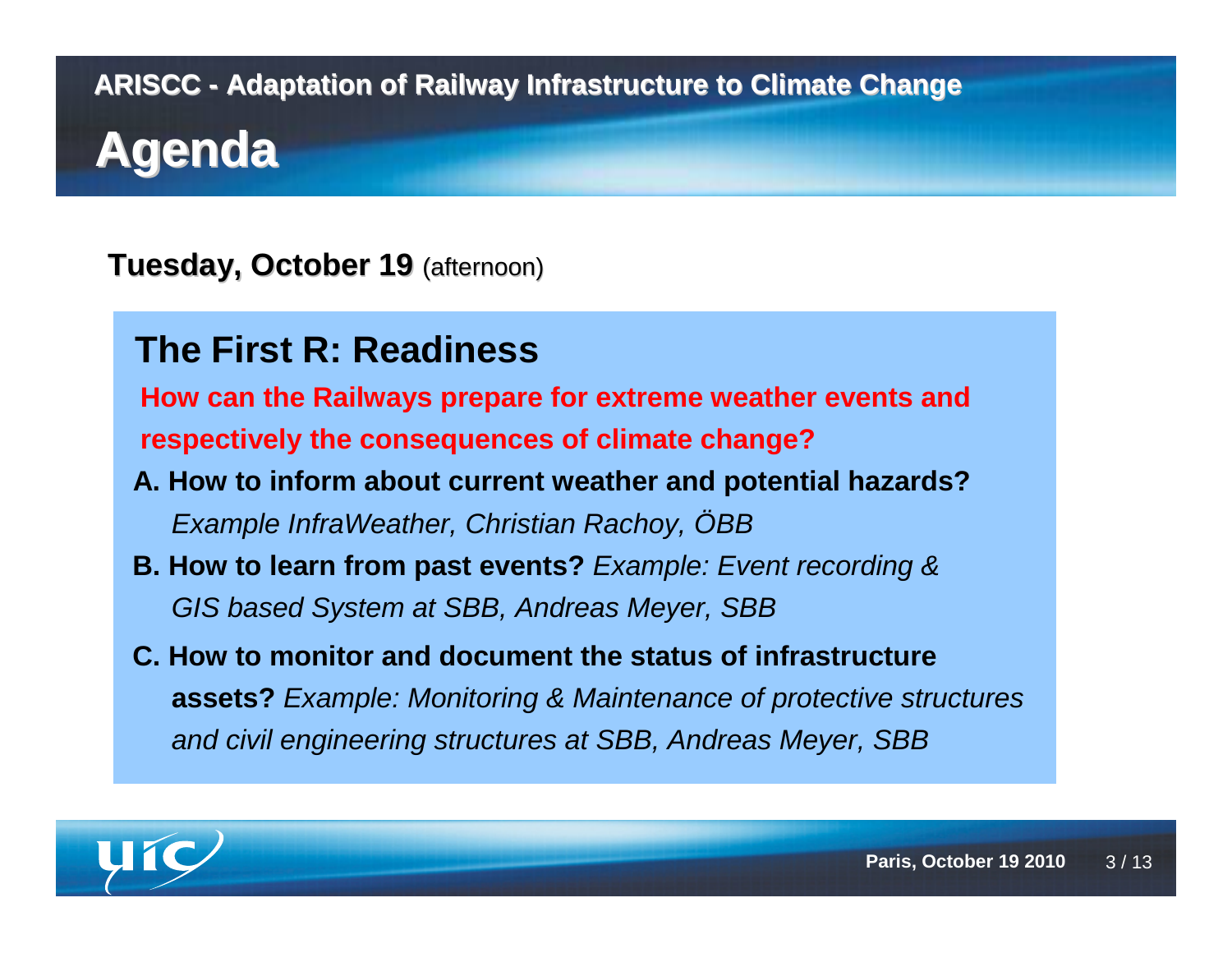# **ARISCC Overview - Objectives**

### **ARISCC**

- Focuses on integrated management of weather & climaterelated natural hazards
- Aims at keeping/improving railway infrastructure performance
- Helps to avoid/minimize damage to railway infrastructure
- Starts with managing today's weather conditions
- Develops solutions & strategies to prepare for future weather/climate conditions

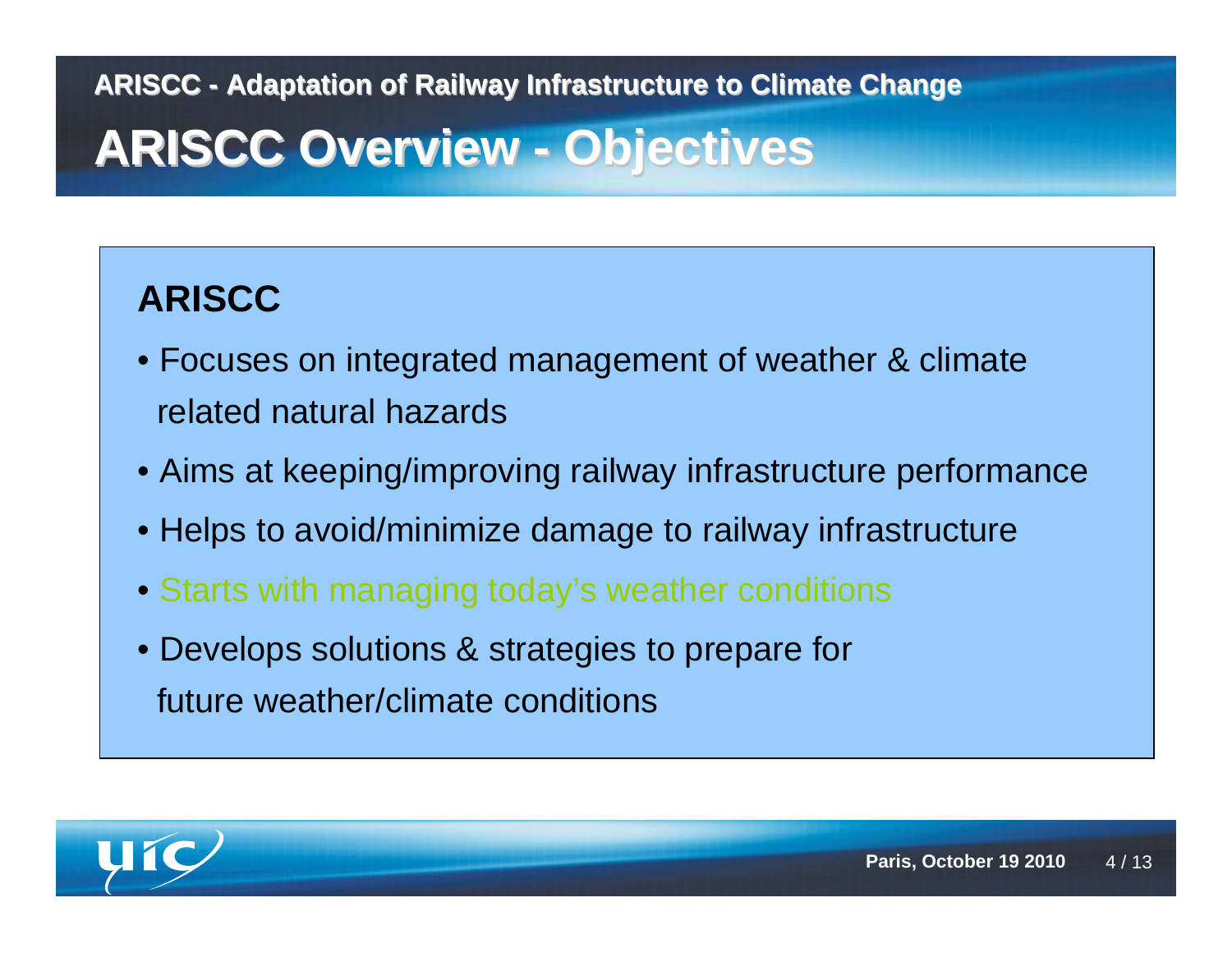# **ARISCC Overview - Scope**

#### **ARISCC** covers the following weather & climate related factors, natural hazards and respective risks for railway infrastructures

| Factor                                                                                                                         | <b>Trend</b>                                                            | <b>Effect</b>                      | <b>Impact on Railways/Assets</b>                |
|--------------------------------------------------------------------------------------------------------------------------------|-------------------------------------------------------------------------|------------------------------------|-------------------------------------------------|
| All listed factors/events will occur more often and their impacts will be more severe according to the existing climate models |                                                                         |                                    |                                                 |
| 1. Temperature                                                                                                                 | change of distribution patterns, higher average and maximum temperature |                                    |                                                 |
| 1.1 High temperatures                                                                                                          |                                                                         | overheating                        | infrastructure equipment                        |
| and heat waves                                                                                                                 |                                                                         |                                    | rolling stock equipment                         |
| 1.2 Sudden temp changes                                                                                                        |                                                                         | tension                            | track buckling                                  |
| 1.3 Intense sunlight                                                                                                           |                                                                         | overheating                        | track buckling, slope fires, signaling problems |
| 2. Precipitation                                                                                                               | change of distribution patterns, more extreme events                    |                                    |                                                 |
| 2.1 Intense rainfall                                                                                                           |                                                                         | soil erosion, land sides, flooding | damage to embankments, earthwork                |
| 2.2 Extended rain periods                                                                                                      |                                                                         | slower drainage, soil erosion      | other infrastructure assets, operation          |
| 2.3 Flooding: coastal, surface water, fluvial                                                                                  |                                                                         | landslides                         | drainage systems, tunnels, bridges              |
| 2.4 Drought                                                                                                                    |                                                                         | desiccation                        | earhworks desiccation                           |
| l3. Wind                                                                                                                       | change of distribution patterns, more extreme events                    |                                    |                                                 |
| 3.1 Storm/gale (inland)                                                                                                        |                                                                         | higher wind forces                 | damage to installations, catenary               |
|                                                                                                                                |                                                                         | uprooting of trees                 | rstrictions/disruption of train operation       |
| 13.2 Coastal storms & sea level raise                                                                                          |                                                                         | Coastal flooding                   | embankments, earthwork, operation               |
| 4. Lightning strikes and thunderstorms                                                                                         |                                                                         | Overvoltage                        | catenary and signaling                          |
| 5. Vegetation                                                                                                                  | faster plant growth, new plants                                         |                                    | vegetation management                           |

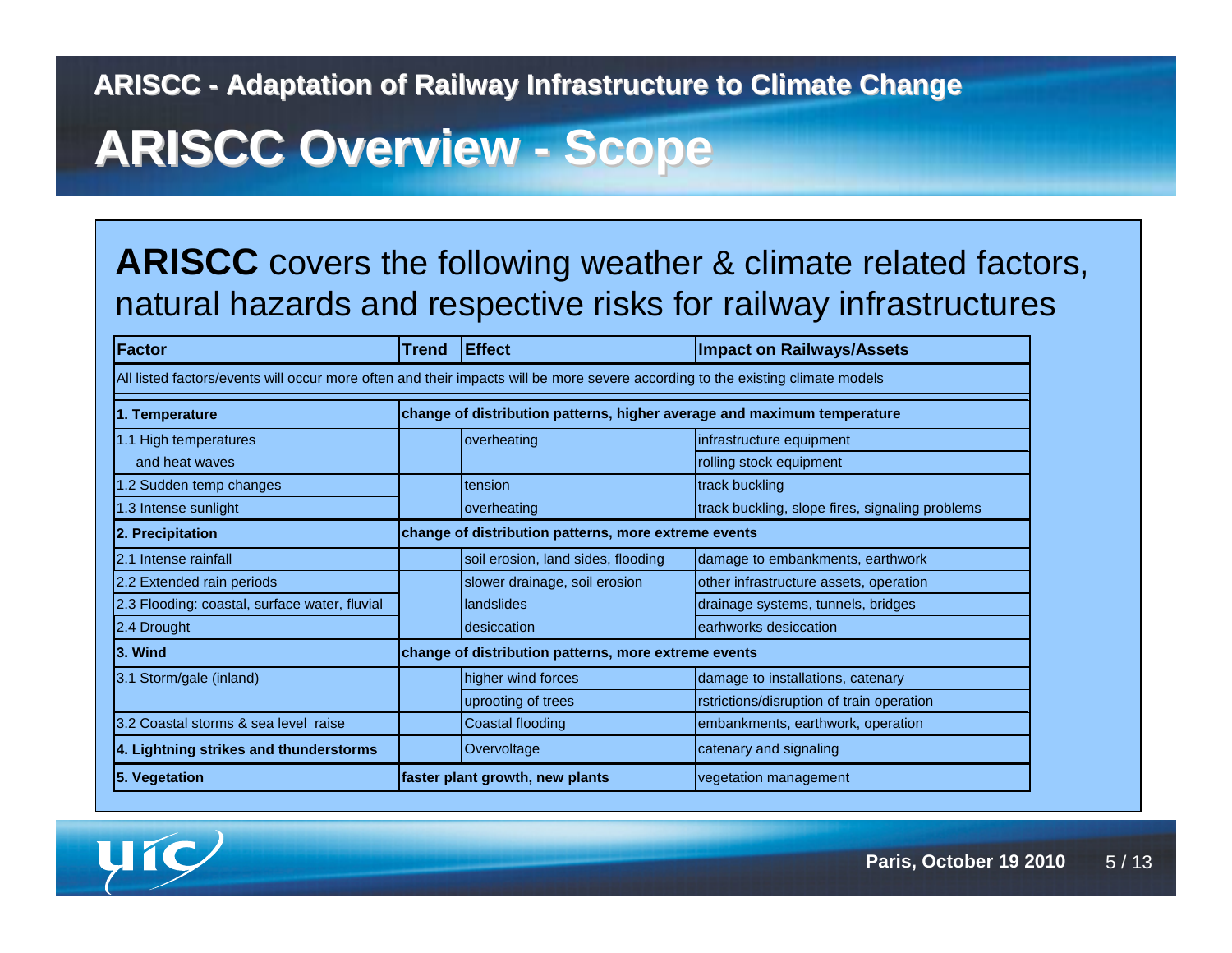### **ARISCC Partners**

**Deutsche Bahn**

**Finish Rail Administration**

**Network Rail**

**ÖBB**

**SBB**

**SNCF**

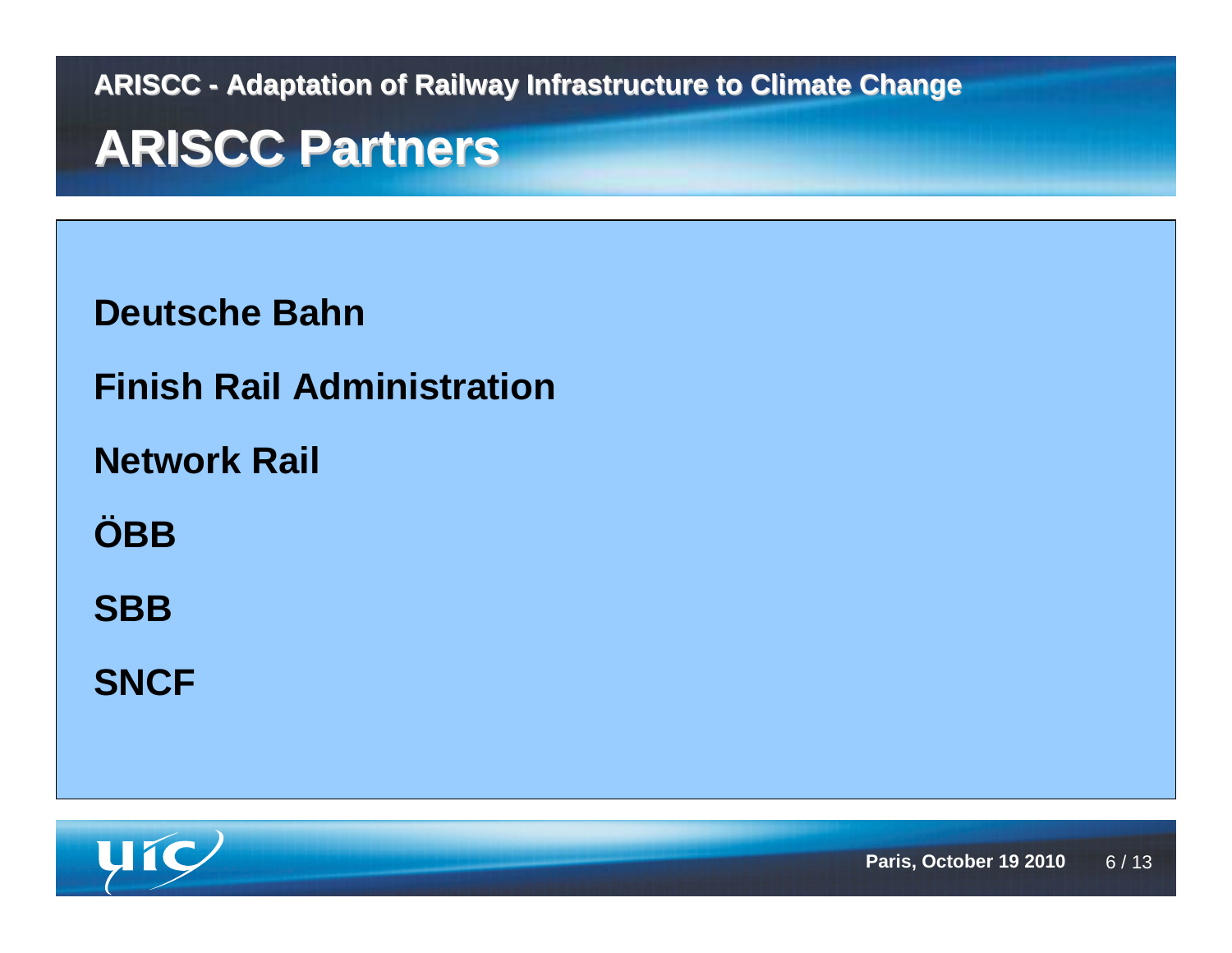# **ARISCC Deliverables & Products 1**

#### **Solutions for Natural Hazard Management & Early Warning**

- $\blacktriangleright$ Monitoring, impact assessment,
- $\blacktriangleright$ Vulnerability mapping,
- $\blacktriangleright$ Early warning, Risk assessment

#### **ARISCC Webpage - Knowledge Base & Exchange Platform**

- $\blacktriangleright$ Good practice, Pilot projects
- $\blacktriangleright$ Competence mapping,
- $\blacktriangleright$ Country profiles, contacts…

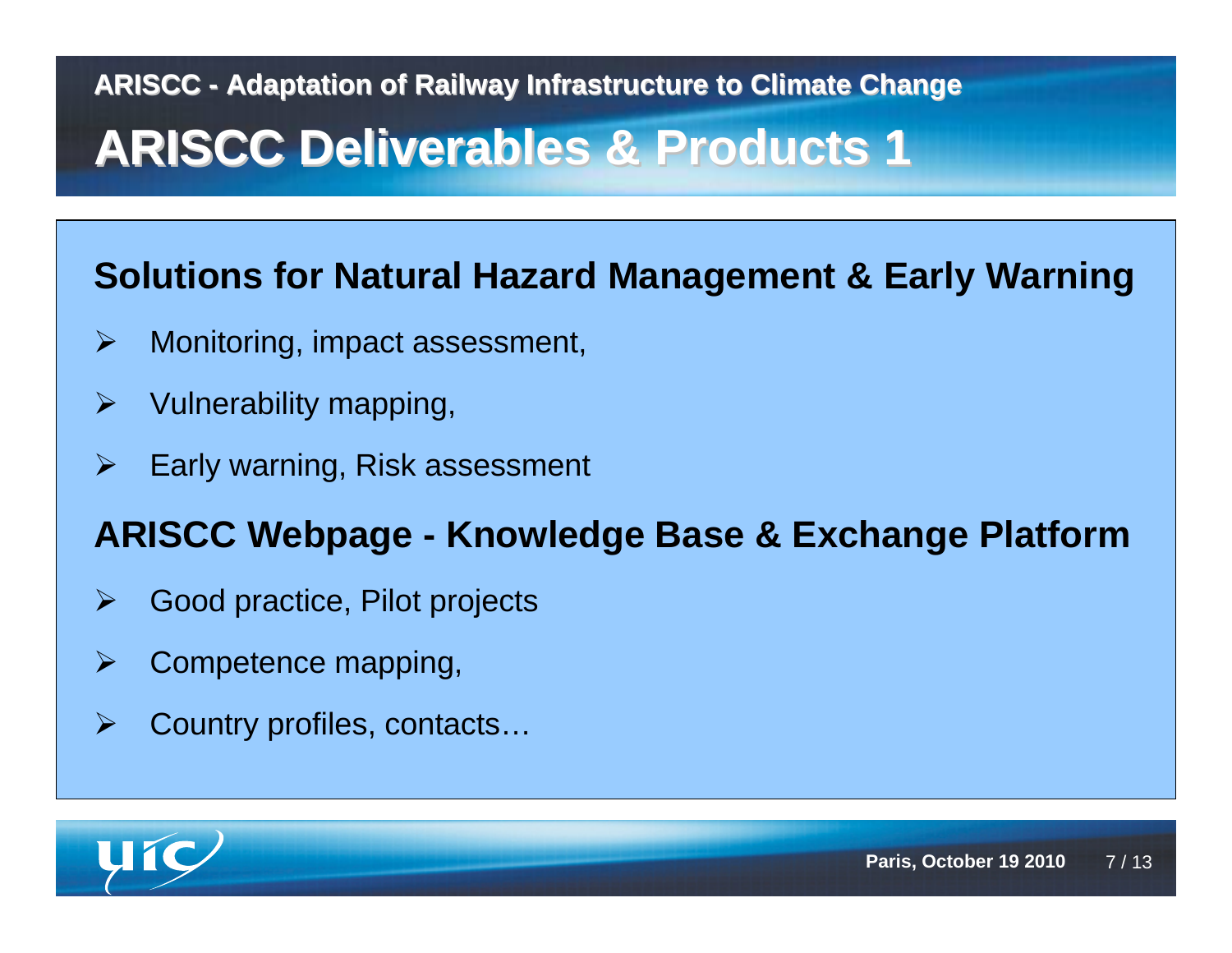# **ARISCC - Adaptation of Railway Infrastructure to Climate ChangeARISCC Deliverables & Products 2**

# **Guidance Document: Natural Hazard Management, Risk Analysis & Adaptation Measures**

- $\blacktriangleright$ Guidance for integrated natural hazard management
- $\blacktriangleright$ Easy to use document, Detailed examples

#### **Case Studies: UK West Coast, Rhine Valley**

- $\blacktriangleright$ Priority Setting, Vulnerability Mapping
- $\blacktriangleright$ Risk & costs assessment
- $\blacktriangleright$ Cost scenarios 2030 with/without adaptation

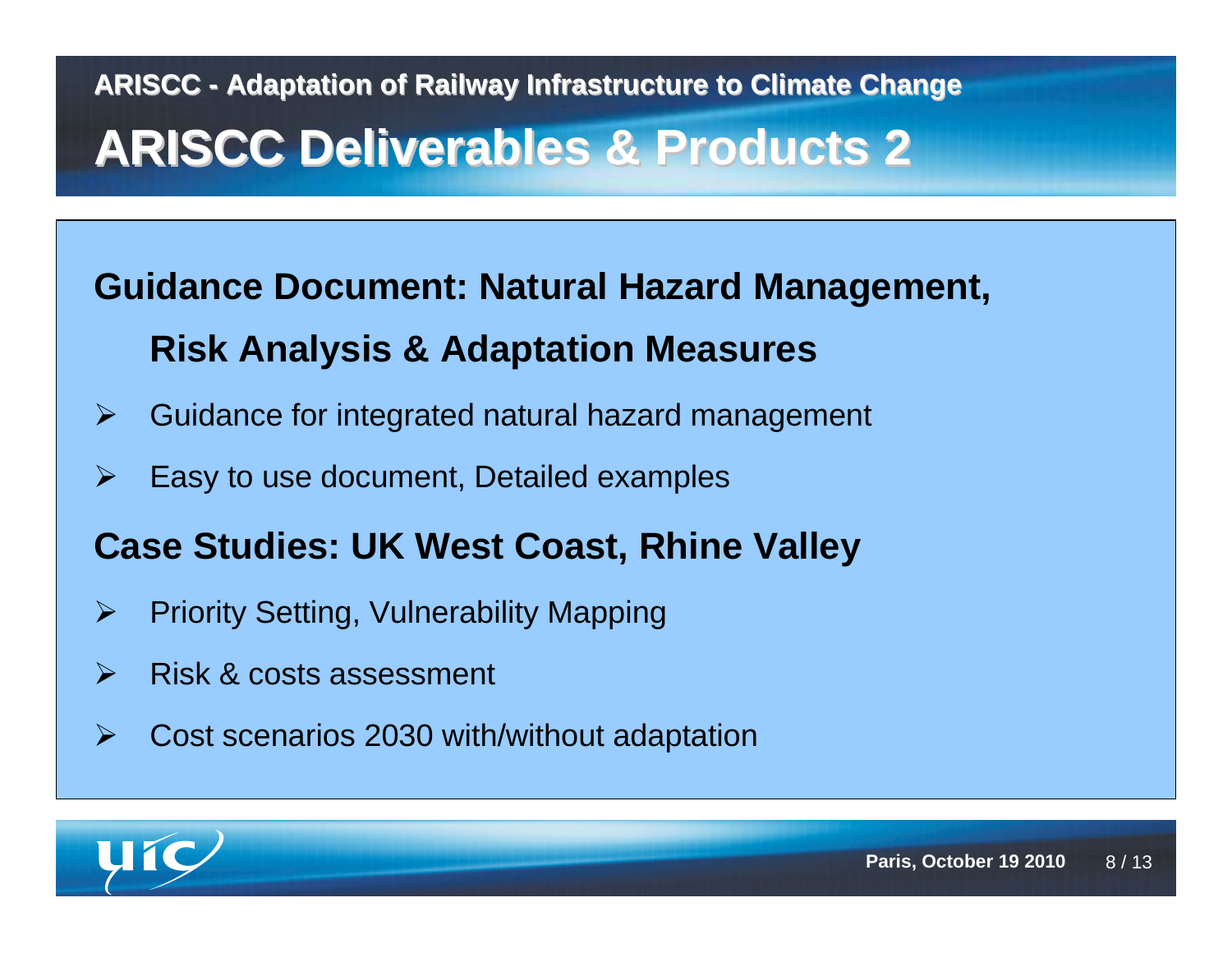# **ARISCC Intermediate Results**

#### **What has been done so far:**

- Solutions for **Integrated Natural Hazard Management** (detailed)
- Collection of **good practice projects** and measures (30 examples)
- **Competence mapping** for adaptation of railway infrastructure to climate change
- **Guidance document** (Integrated natural hazard management)
- **Coordination** with relevant adaptation to climate change projects (TraCCA, Chamäleon, PARAmount)

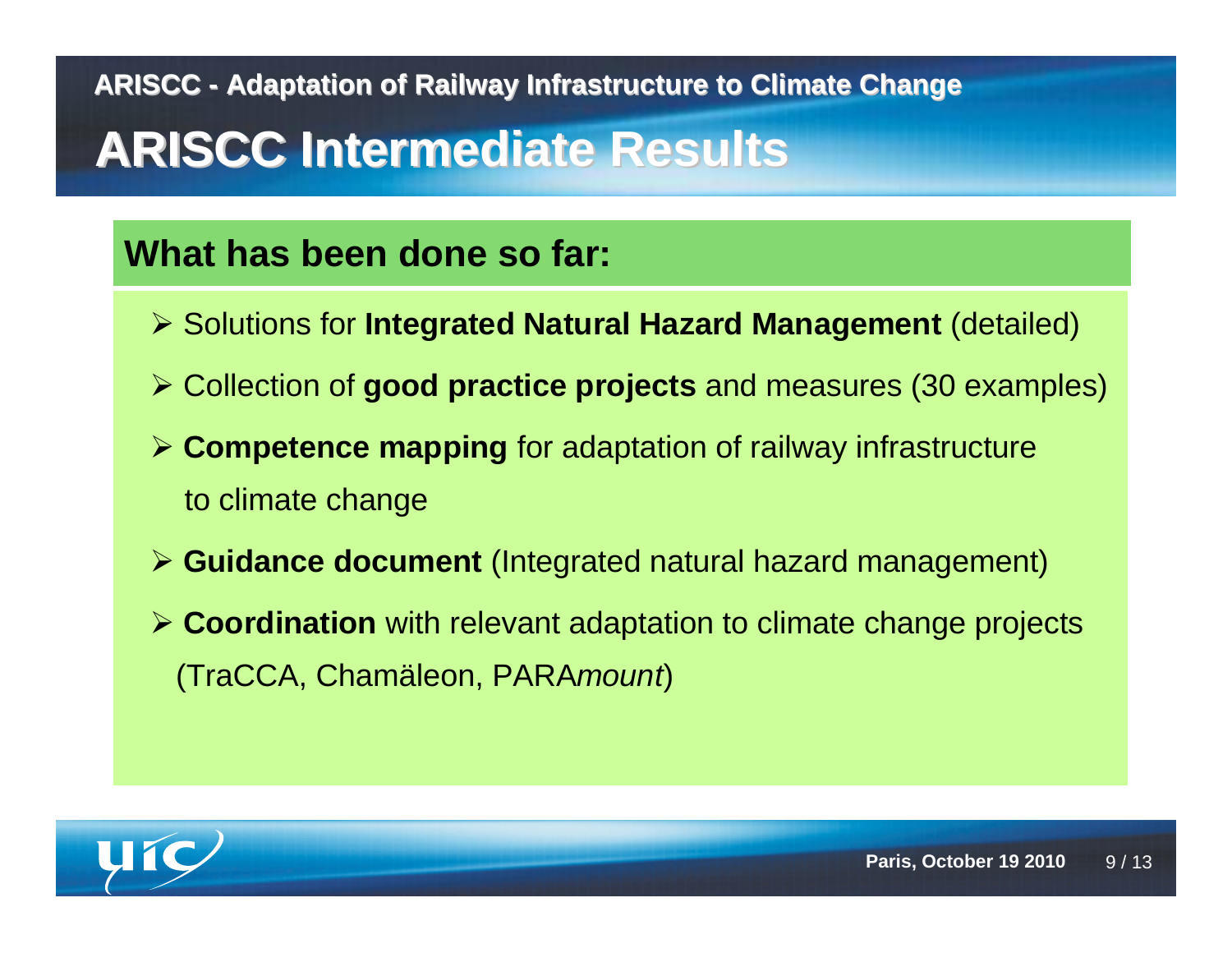# **ARISCC Intermediate Results – Guideline**

**Integrated Natural Hazard Management & Adaptation to Climate Change –** Guidance Document (1)

- Weather Information & Weather Warning
- Monitoring & Documentation of Status of Assets
- Event Recording, Documentation & Assessment
- Regional Climate Projections & expected Climate Loads
- **≻ Natural Hazard Mapping**

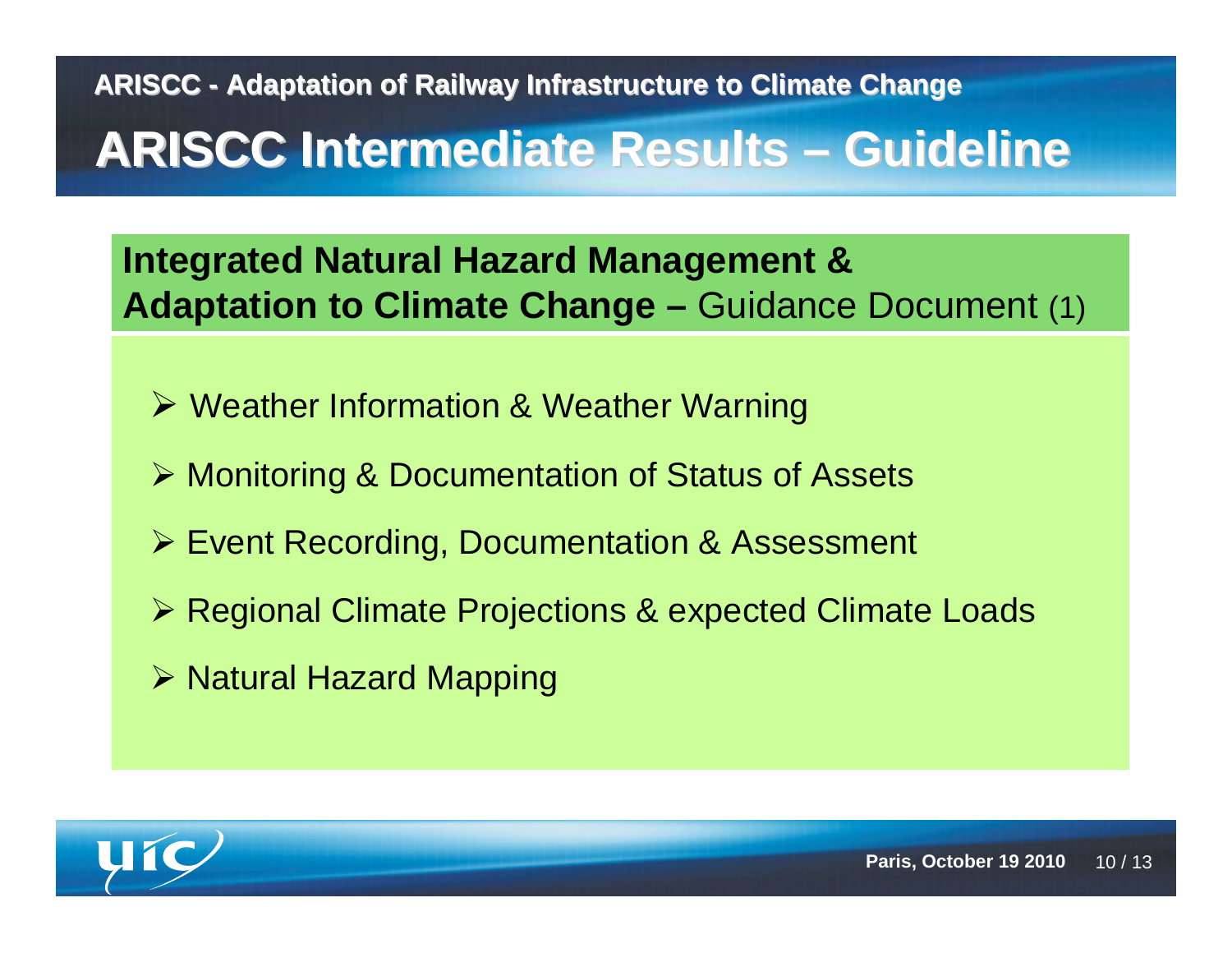# **ARISCC Intermediate Results - Guideline**

**Integrated Natural Hazard Management & Adaptation to Climate Change –** Guidance Document (2)

- Vulnerability Mapping
- **≻ Risk Assessment & Risk Management**
- **▶ Implementation of Adaptation Aspects in all Steps**
- Alternative Adaptation Scenarios (costs & impacts)

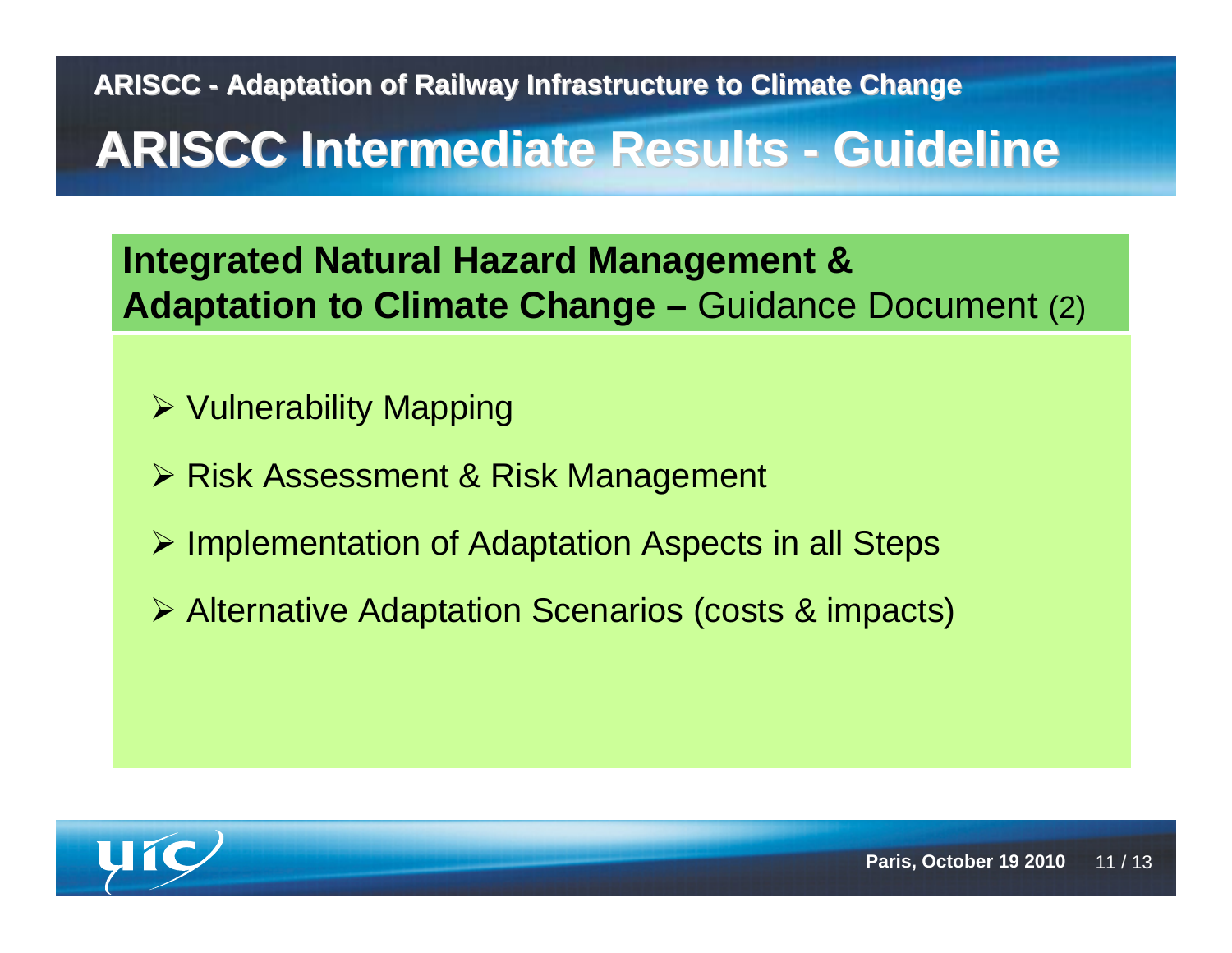### **Integrated Natural Hazard Management**